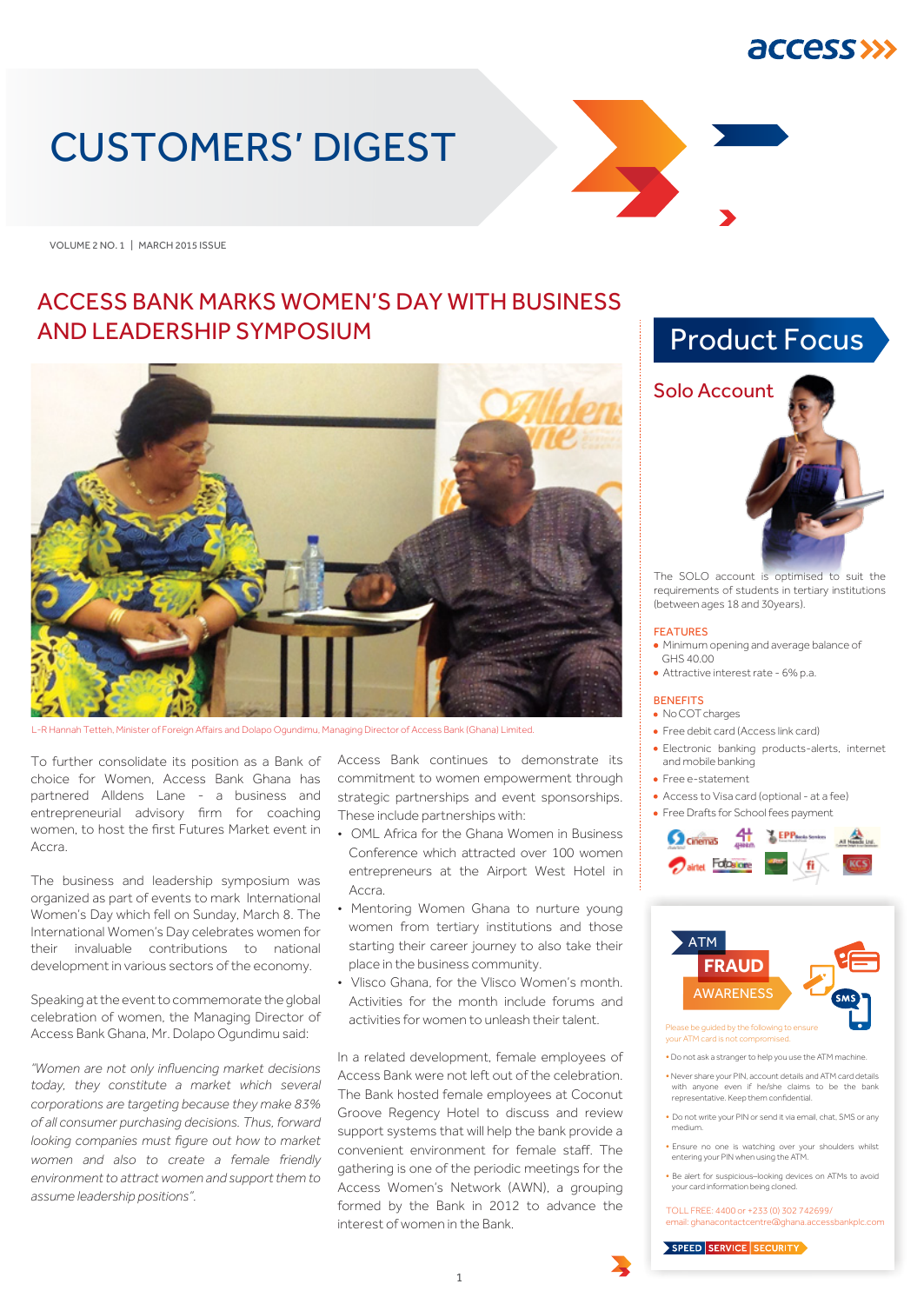## Customer Speak

"I have been using your Access Mobile app on my smart phone for about a month now, and I must say you guys have really made life easy for me! Managing my accounts, paying my bills, buying airtime and transferring money only require a click on my touch-screen...and the app is very reliable too! Good job!

**- K.A. Asamoah, Achimota**

#### MANAGE YOUR CHEQUES IN REAL-TIME -With Access' Offsite Cheque Clearing ĺ



The Offsite Cheque Scanner facilitates the Offsite Cheque Clearing activities

Access Bank's commitment to enhancing customer experience has taken a new turn with the development of a unique remote platform that will enable companies manage their cheque transactions.

The Offsite Cheque Clearing (OCC) service is an online platform that gives customers instant access to information on all their cheque-based transactions. The OCC service, allows corporate customers of the bank to track all cheque-related transactions from the comfort of their offices.

With just a click, customers can view images of both inward and outward (withdrawal and deposit) cheques, spool reports on all their cheque-related transactions over a period and gain access to their cheque history on the go. Additionally, customers receive real time automated notification on all cheque activities including email alerts on all returned cheques.

Speaking on the latest innovation, Executive Director for Operations and Information Technology, Kameel Kajogbade Adebayo, explained that the service is available to both corporate and individual customers with high volumes of transactions.

Mr. Adebayo noted customers spend a lot of time and resources to deposit cheques at the Bank. Even when the Bank decides to pick these cheques, there is often the case of traffic and its resultant delays. *"We want our customers to increase productivity by focusing more attention on their core business. The convenience that the Offsite Cheque Clearing platform provides is that each customer's transaction with Access is effortless, efficient and enjoyable in line with our brand promise of Speed, Service, Security"* he concluded.

## **Sustainability**

### ACCESS BANK RENEWS CHARTER



Access Bank has recently updated its Corporate Governance Charter to reflect its commitment to international best practice and business sustainability.

The bank's renewed Corporate Governance focus underpins its strategic approach to sustainability and reflects the institution's overarching desire to preserve the environment and the future for all its stakeholders.

Speaking on the bank's renewed Corporate Governance approach, Dolapo Ogundimu, MD, Access Bank, Ghana asserted:

*"Corporate Governance and ethical behavior form the baseline of all that we do at Access Bank because we understand the basic challenges faced by the various communities in which we live and operate."*

Mr. Ogundimu further explained that the Bank will achieve the objectives spelled out in the charter on 3 strategic pillars: Community, Sustainability and Development. These pillars are expected to serve as a guide in all of Access Bank's corporate activities.

## Keeping Healthy

#### Stress Management

#### - How to cut down on the stress of everyday living (Part 2)

There are Four A's of stress management:

- Avoid the stressor
- Alter the stressor
- Adapt to the stressor
- Accept the stressor

#### Let's take an in-depth look at how the first A works:

#### Avoid unnecessary stress

Not all stress can be avoided, and it's not healthy to avoid a situation that needs to be addressed. However, there are a lot of stressors in your life that can be eliminated:

- Learn how to say "no" Know your limits and stick to them. Taking on more than you can handle is a certain recipe for stress.
- Avoid people who stress you out  $-$  If someone consistently causes stress in your life and you can't turn the relationship around, limit the amount of time you spend with that person or end the relationship entirely.
- Take control of your environment If the evening news makes you anxious, turn the TV off. If traffic's got you tense, take a longer but less-traveled route.
- Pare down your to-do list Analyze your schedule, responsibilities, and daily tasks. If you've got too much on your plate, distinguish between the "shoulds" and the "musts." Drop tasks that aren't really necessary to the bottom of the list or eliminate them entirely.

## Upcoming Events

• Guest-Tellering

• Annual General Meeting

<sup>•</sup> Money Transfer promo for Easter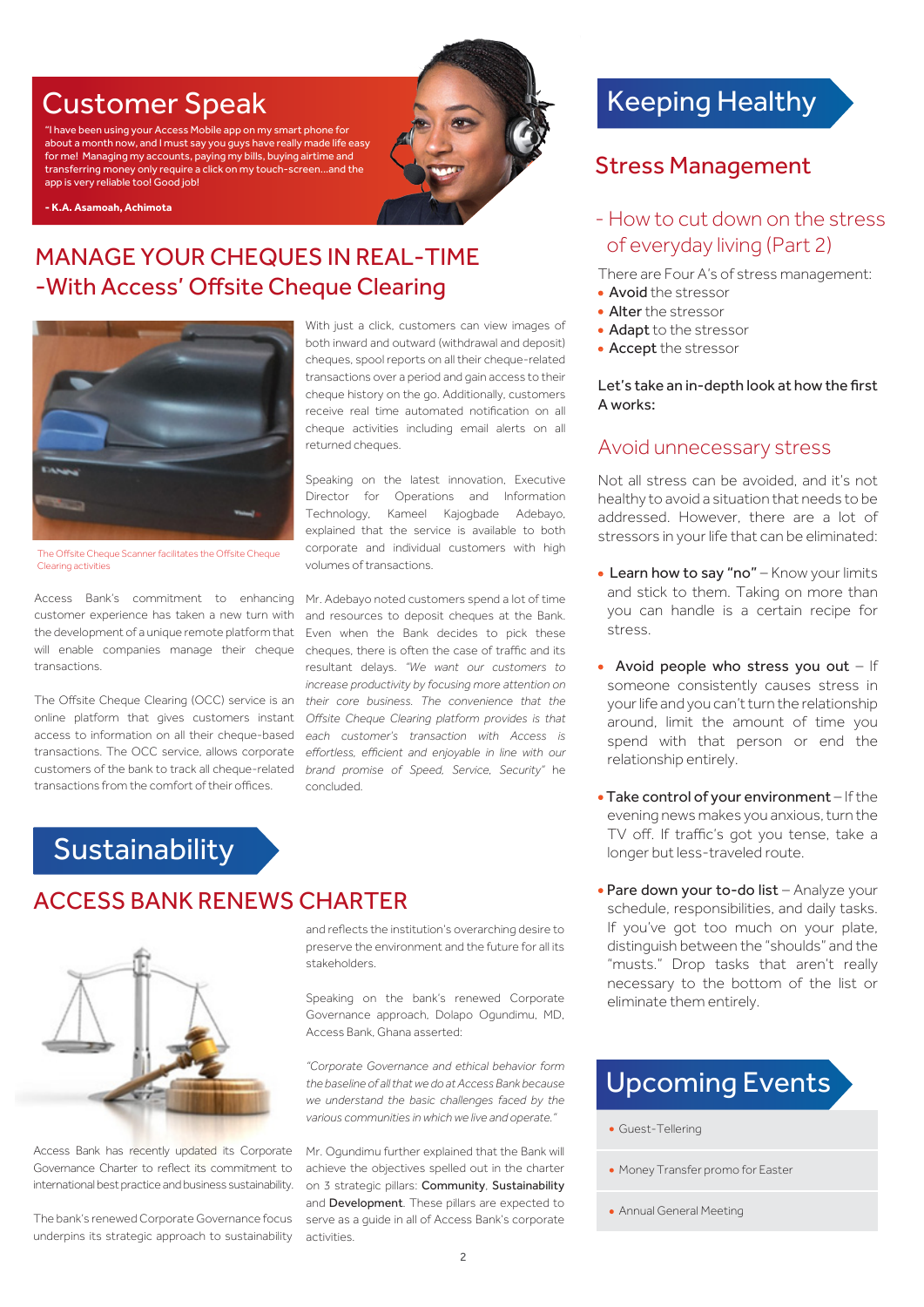### REFRESHED WEBSITE EXCITES CUSTOMERS -With Lively Customer-Centric Interface



Access Bank's revamped website combines aesthetic appeal with customer-centric design

Customers of Access Bank can now increase their virtual experience with the Bank when they visit the newly revamped and refreshed corporate website (www.ghana.accessbankplc.com)

The website facelift forms part of the total rebranding exercise and offer a responsive, easy to navigate and socially integrated channel for site visitors to interact with the Bank.

The site combines customer-friendly features with an enlivened interface and a vastly improved aesthetic appeal. It does not only provide an electronic brochure, but makes vital information on products and services available to customers.

Some of the website features leave site visitors completely in charge as they are able to take virtual tours and conduct live chats with the Bank's contact centre. The new and enhanced features, which makes the website one of the most interactive in the Ghanaian industry, reflects the customer focused approach of the Bank to deliver an experience beyond service.

Commenting on the website re-design, the Managing Director, Mr. Dolapo Ogundimu, noted:

*"Our improved website has been designed to meet the global banking needs of today's customer. We have a host of discerning and prospective customers who are constantly seeking new ways of maximizing their banking relationship online. We have*  redesigned the website to a world-class status with the customer *in mind, to enable them meet their banking requirements in a refreshing way."*

The refreshed Access Bank website is compatible with a variety of internet browsers, tablets and PCs and is adaptable to fit a variety of smart device screen sizes.

## Innovation



#### WOMEN TO BE EMPOWERED THROUGH THE 'W' INITIATIVE

Over the past few years, Access Bank has demonstrated its desire to advance the interest of women and support them in achieving their dreams and financial aspirations.

In furtherance of this, Access Bank has unveiled a unique banking service for women, called W, to cater for the financial and lifestyle needs of women in Ghana. The Women Banking initiative is part of the Bank's overall strategy to promote gender equality, ensure social and economic welfare and play a catalyst role in helping women meet their aspirations.

Access Women Banking gives women an *"All-in-One lifestyle Banking Solutions"* where multiple products and components are packaged together into one solution to deliver the most appealing bundle of Banking solutions to women either as a professional, a homebuilder or an entrepreneur.

Mr. Stephen Abban, Group Head for Personal Banking, remarked: *"Through the 'W' initiative, women will get financial support for their businesses, learn from our capacity building workshops and networking events, and secure sound advisory services to achieve their goals"*.

Mr. Abban noted that women constitute over 51% of Ghana's population and research shows that they also make over 83% of all consumer purchase decisions globally. *"Women therefore constitute an important market within the economy, and we want use our banking business to empower our female customers to support economic development"* he concluded.

The W initiative signals a new dawn of banking in Ghana, with sustained and targeted activities that will drive the cause of women with Access Bank as the driving force.